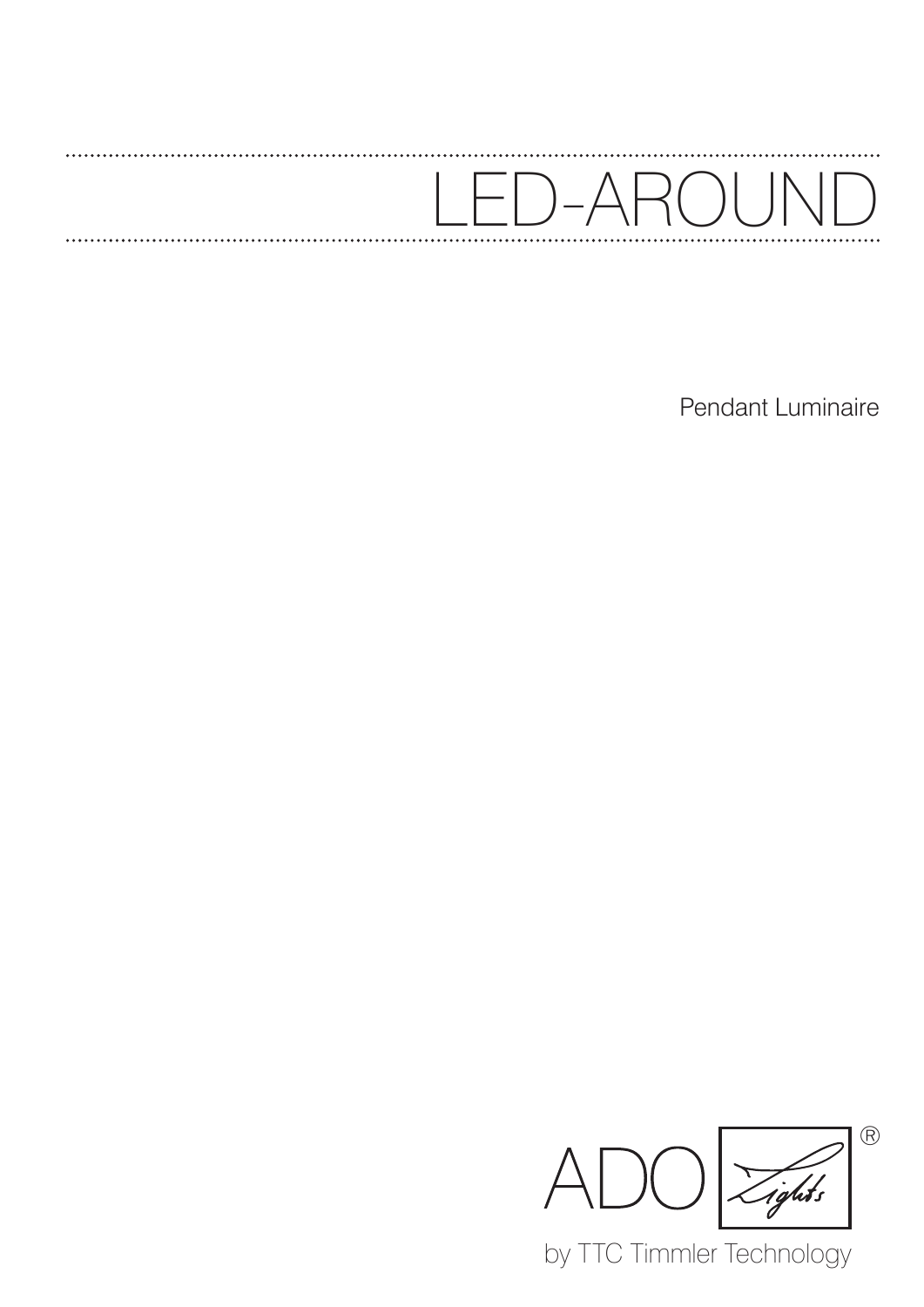### LED-AROUND Pendant Luminaire



BO CE THE  $\overline{\varphi}$  $IP20$ SWITCH<br>DIM **PICTURES** DALI



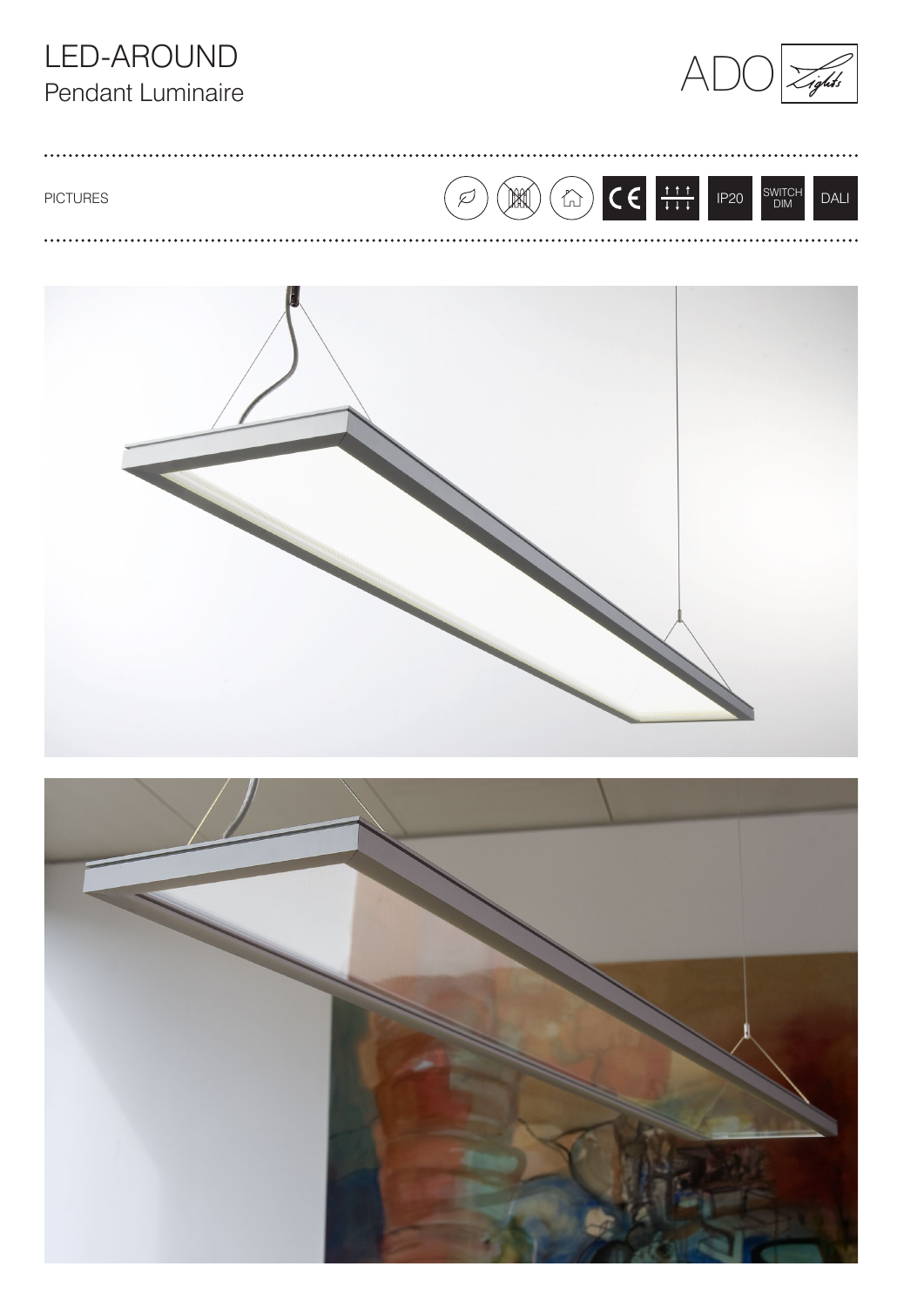# ADO LED-AROUND Pendant Luminaire



BASE INFORMATION AND GENERAL TECHNICAL SPECIFICATIONS



1,210 x 200 x 20 mm HEAD [LONG]: 1,820 x 200 x 20 mm

DIMENSIONS [L X W X H] HEAD [STANDARD]:

### LED-Around | Light in all directions

Combining sophistication and efficiency. Upward and downward light radiation. Ensures homogeneous, glare-free illumination. Fully transparent when switched off. LED Around is useful everywhere, in offices and administrative buildings, in show rooms and private residences.

Whether above work benches, desks, conference or dining tables, in production areas or at home: As a pendant luminaire LED Around provides homogeneous, pleasant illumination and is infinitely dimmable.

#### Features

- $\rightarrow$  For offices, showrooms, hotels, laboratories, shop floors and private residences
- $\rightarrow$  Suitable for emergency lighting systems according to EN50172
- $\rightarrow$  Narrow light colour tolerances
- $\rightarrow$  Direct/indirect light extraction; optional direct light extraction wth reflector
- $\rightarrow$  Perfect homogeneous light spread
- $\rightarrow$  Glare-free
- $\rightarrow$  Steplessly dimmable and suitable to VDU workstations

|                           | HEAD [EXTRA-LONG]:<br>2,420 x 200 x 20 mm<br>TRANSFORMER CASING:<br>150 x 150 x 60 mm                                                                                                                                                                                                                                                                                                                                                                            |
|---------------------------|------------------------------------------------------------------------------------------------------------------------------------------------------------------------------------------------------------------------------------------------------------------------------------------------------------------------------------------------------------------------------------------------------------------------------------------------------------------|
| POWER CONSUMPTION         | 80 W   120 W [long]   155 W [extra-long]                                                                                                                                                                                                                                                                                                                                                                                                                         |
| <b>LUMINOUS FLUX</b>      | HEAD [STANDARD]:<br>Module efficiency 196 Im/W<br>direct/indirect 6,586 lm/4,390 lm<br>At 100 % direct 10,976 lm<br>Nominal luminous flux 15,680 lm<br>HEAD [LONG]:<br>Module efficiency 196 Im/W<br>direct/indirect 9,879 lm/6,585 lm<br>At 100 % direct 16,464 lm<br>Nominal luminous flux 23,520 lm<br>HEAD [EXTRA-LONG]:<br>Module efficiency 196 lm/W<br>direct/indirect 12,760 lm/8,506 lm<br>At 100 % direct 21,266 lm<br>Nominal luminous flux 30,380 lm |
| OPERATING VOLTAGE         | Low voltage to 48V DC                                                                                                                                                                                                                                                                                                                                                                                                                                            |
| <b>SERVICE LIFE</b>       | LED 50,000 hours at<br>70% of mean luninous flux                                                                                                                                                                                                                                                                                                                                                                                                                 |
| <b>COLOUR TEMPERATURE</b> | White   3,000/4,000 Kelvin                                                                                                                                                                                                                                                                                                                                                                                                                                       |
| CRI                       | CRI > 85<br>Narrow colour tolerance MacAdam Step 3                                                                                                                                                                                                                                                                                                                                                                                                               |
| NORM/PERFORMANCE          | UGR < 19   L65 < 1.500 cd/m <sup>2</sup><br>according to EN12464-1:2011                                                                                                                                                                                                                                                                                                                                                                                          |
| <b>CONTROL INTERFACE</b>  | DALI DEVICE Typ 6, DSI, switch DIM with<br>memory function, corridorFUNCTION                                                                                                                                                                                                                                                                                                                                                                                     |
| <b>IP RATING</b>          | <b>IP20</b>                                                                                                                                                                                                                                                                                                                                                                                                                                                      |
| <b>LUMINAIRE HOUSING</b>  | Aluminium anodised;<br>Other colours upon request                                                                                                                                                                                                                                                                                                                                                                                                                |
| <b>MOUNTING</b>           | Stainless steel cable and<br>translucent supply line                                                                                                                                                                                                                                                                                                                                                                                                             |
| <b>CONVERTER</b>          | Overload protection<br>Overtemperature protection<br>Short-circuit protection<br>Dimming adjustable for DC-mode<br>Suitable for emergency lighting systems<br>according to EN 50172                                                                                                                                                                                                                                                                              |
| <b>OPTIONS</b>            | Reflector for 100 %<br>Light spread downward                                                                                                                                                                                                                                                                                                                                                                                                                     |

1210